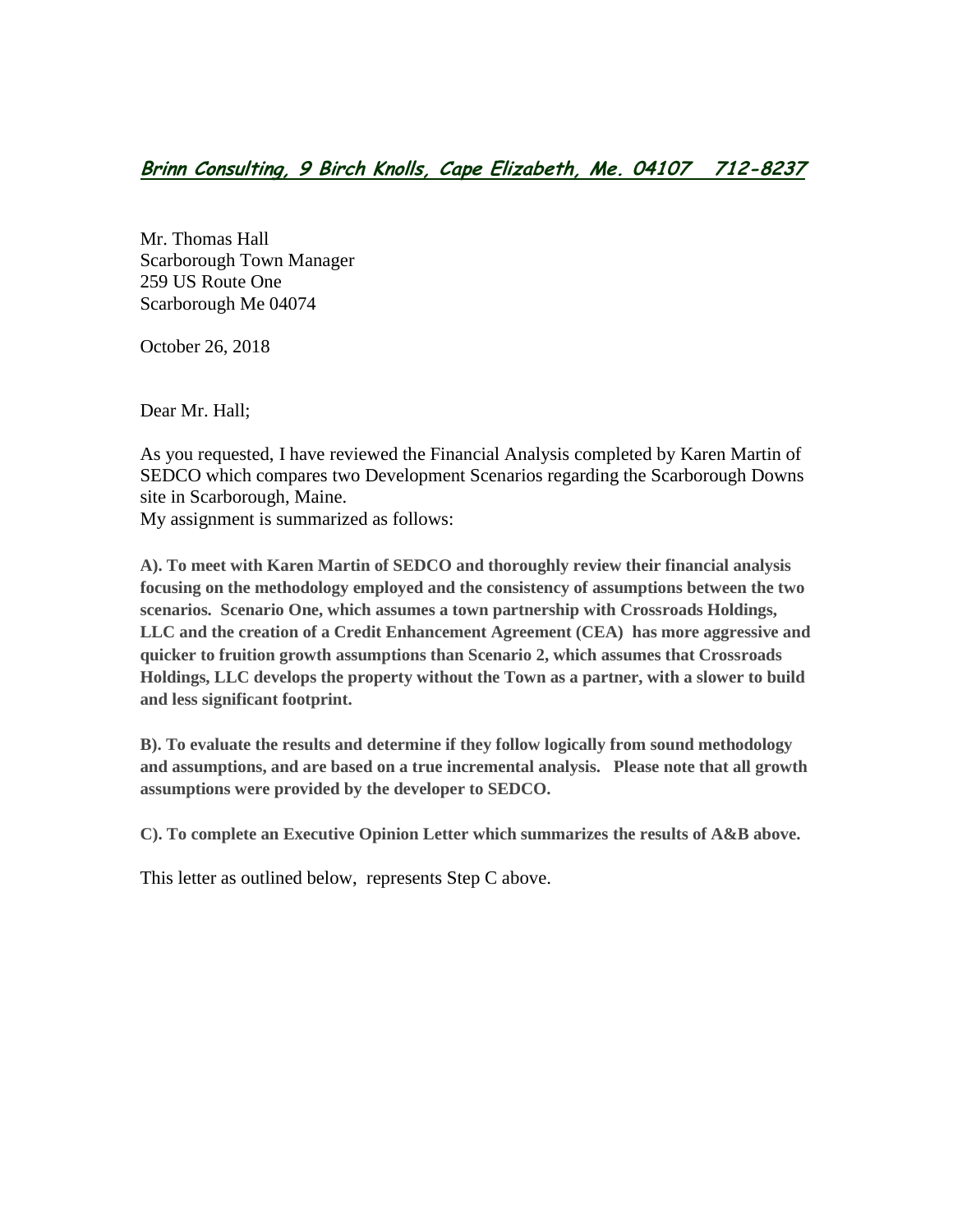### **Background**

My focus in this evaluation was to look at the methodology and resulting conclusions of the financial analysis, which was done on an annual basis for all 30 years of the project for both Scenario 1 and 2.

Because Scenario 2 can be considered the Status Quo, ie; what happens at the Scarborough Downs site without the Town being an active partner, the analysis completed compares Scenario 2 to Scenario 1 on an incremental basis. It determines the impact of the Town becoming a partner in the development and creating the CEA, which enables the developer to share in the increased revenue that accrues to the town from the larger and more rapid development in Scenario 1.

The CEA caps this sharing amount at \$55 million plus a potential bonus of \$26 million capped at \$2 million per year starting in year 17, which means that of the assumed increase in incremental revenue to the town in Scenario 1 of \$229 million dollars over the 30 year life of the project, that the town will forego \$55-\$81 million of the \$229 million and provide it to the developer( if the developer achieves certain agreed upon milestones) to help reimburse costs of development including infrastructure costs borne by the developer. In both scenarios, there is no assumed Capital outlay by the Town, as all capital costs are the responsibility of the developer. It is also assumed that current and future impact fees will cover the cost of any future infrastructure needs caused specifically by this development that was not already being paid for by the developer directly. Evaluating impact fees was beyond the scope of my assignment.

• The Financial Analysis was done two ways for both Scenarios. First it was done with un-inflated revenues and costs meaning on the revenue side that property tax rates do not change, that revaluations do not occur, and that there is no inflation to revenue from excise taxes; and on the expense side meaning that there is no increase in the costs of services that the town provides due to inflation. Conversely, it was also evaluated assuming that both costs and revenues will experience inflation, with annual cost inflation of 2.7% (based on the American City and County's Municipal Cost index July 1988 to July 2018), and with a property tax rate increase of 3% annually, property tax valuation increases of 20% every ten years, and excise tax increases of 3% per year. Again, both scenarios were treated the same way in regard to these assumptions.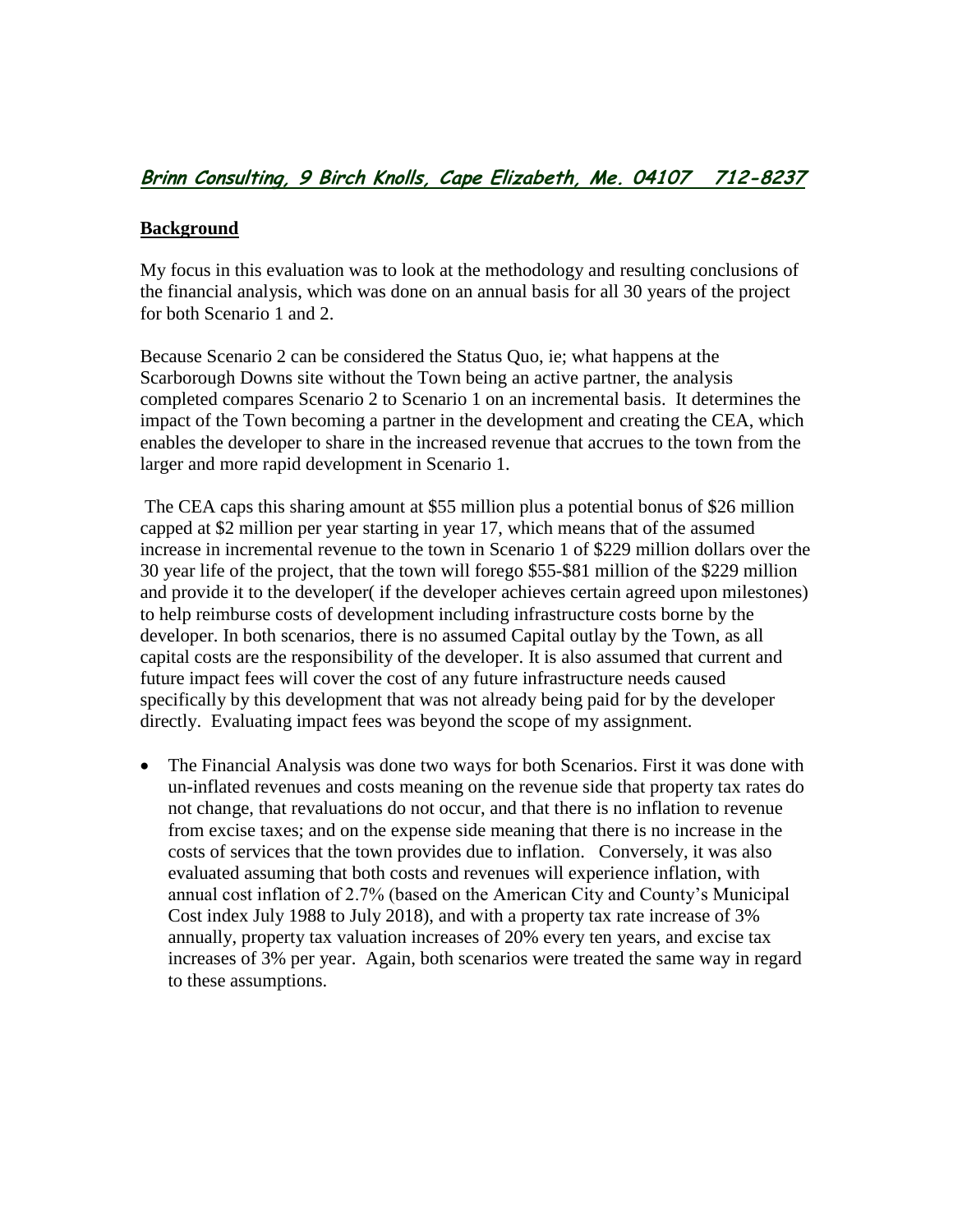Both Scenarios result in a positive result for the town if the growth assumptions from the developers are enacted, with Scenario 1 resulting in \$346 million in net revenues (after expenses are subtracted but before subtracting the \$55 million that the CEA would provide the developer) and Scenario 2 resulting in \$117 million in net revenues (after expenses are subtracted.) It is worth noting that the \$346 million in Scenario 1 and the \$117 million in Scenario 2 are provided in future dollars, and would be considerably less in today's dollars if a discount rate were applied.

### **Findings**

.

- Based on my discussions with Karen Martin and the review of her analysis, the analysis is very thorough in its methodology, its focus to detailed assumptions and the scope of its inclusion of costs that will impact the Town. I believe the work done represents an accurate projection of the revenues and costs associated with both scenarios being considered by the Town and the results presented are based on appropriate methodology and assumptions.
- Because the Town has no capital outlay assumed nor any ownership in the proposed development, it is appropriate that the Financial Analysis excludes a Net Present Value component. That methodology would be more appropriate for the developer to undertake, as they will have a large capital outlay and maintain ownership of the assets in many cases.
- Regardless of the way costs and revenues were considered (in 2018 dollars or in inflated dollars) the results are favorable for both scenarios. The results improve dramatically in both Scenarios when costs and revenues are projected to increase over time and the resulting ratio of incremental costs to revenues drops from 58% in Scenario 1, when costs and revenues are in constant 2018 dollars, to 40% when the increases in costs and revenues noted above, are in effect. It seems appropriate to include the assumptions that costs will grow over time as well as revenues due to revaluations and tax rate increases.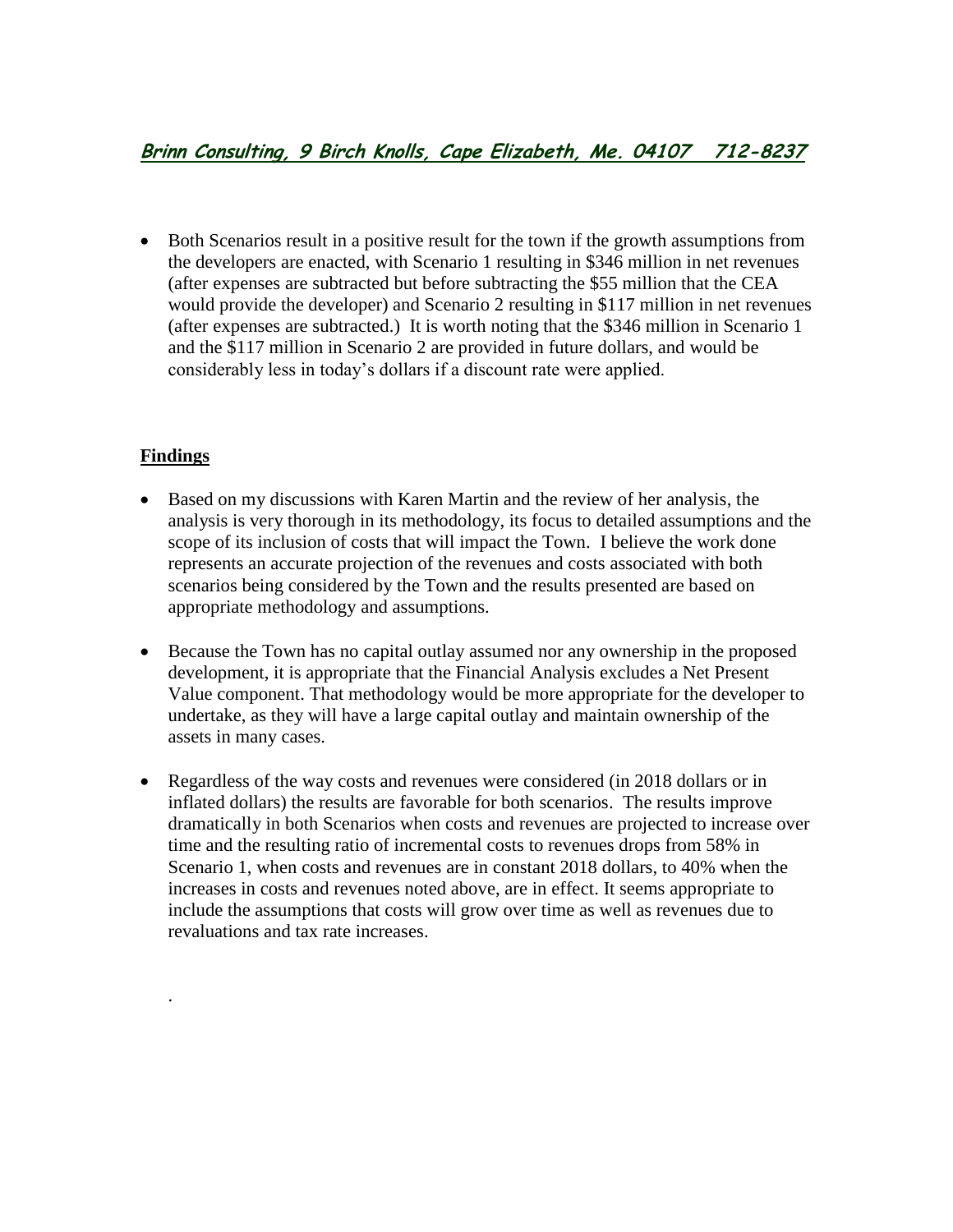### **Suggestions and Considerations**

 While the hundreds of assumptions that went into the analysis appear to be well reasoned and extremely well researched and I have no reason to think they are anything but accurate, my expertise is not in municipal costs and the impact development has on them. It would be prudent of the town to also have an outside person with demonstrated expertise in municipal and school department costs and revenues, review the assumptions made in regard to incremental cost impacts for town services such as police, fire, public works, school, public safety, library, etc, caused by the scope of development assumed to occur in both scenarios.

Because the analysis is done incrementally comparing one scenario to another, and because the assumptions are consistent between the two scenarios, the impact of changing a cost assumption won't dramatically impact the difference in results between the two scenarios. Nonetheless, it would be useful to have a municipal financial expert focus in on the incremental cost aspects of doing either scenario

• It is also worth noting that the build out timelines provided by the developer vary by ten years, with Scenario 1 becoming 100% developed in 20 years with a total of 1986 housing units of diverse types, along with 1,156,000 sq feet of office/retail, 775,000 sq ft of manufacturing, and an assumed increase of 350 students within the school district.

On the other hand, Scenario 2 is assumed to take 30 years to become 100% developed and it includes a total of 1077 housing units, the majority of which are single family units, and also includes 300,000 sq ft of office/retail, 400,000 sq ft of Manufacturing, and assumes the addition of 305 new students within the school district. If Scenario 2 occurred on the same timeline as Scenario 1 it would generate additional revenue and costs. The assumption underlying Scenario 1 is that the CEA will accelerate development.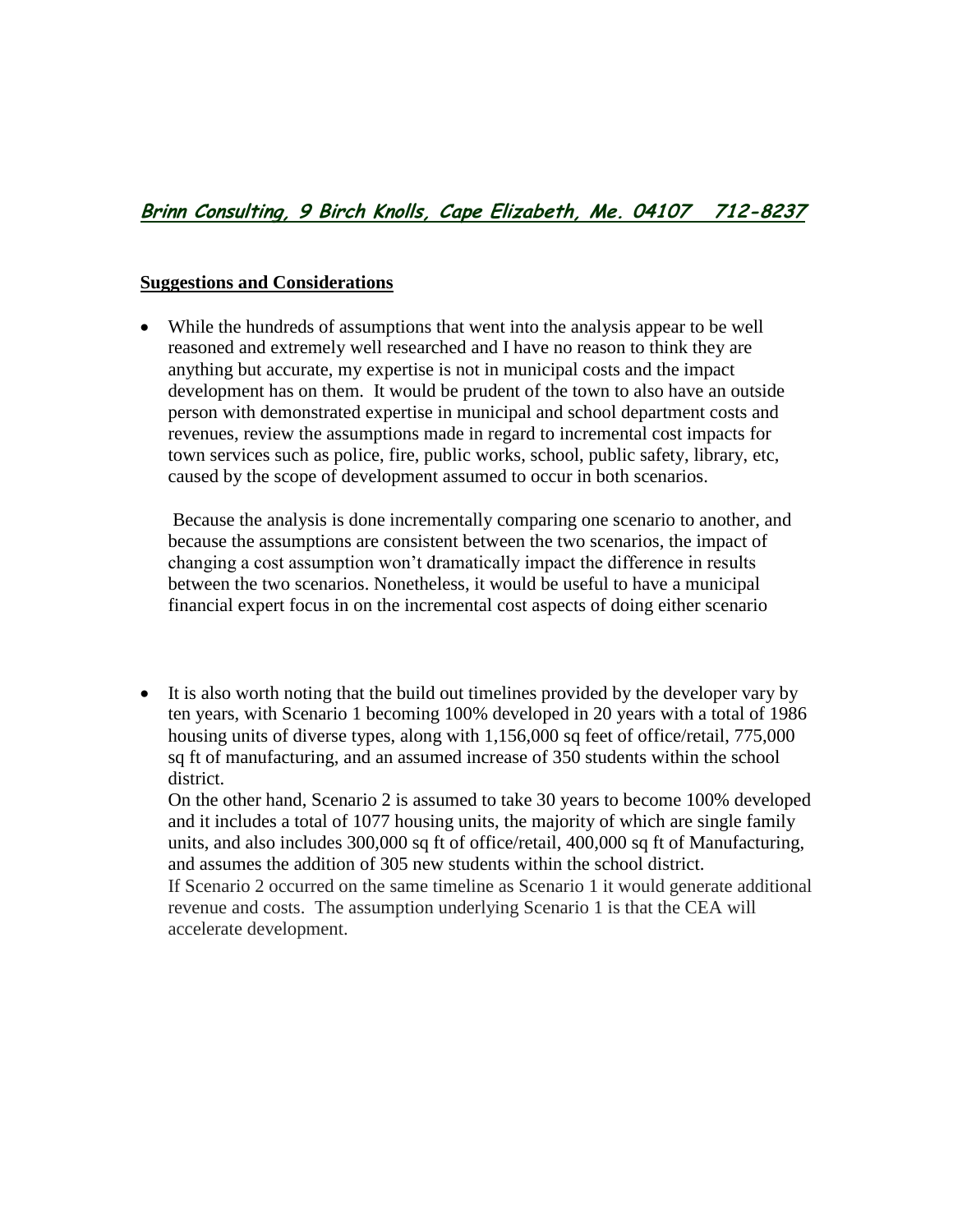This time horizon difference lessens the revenue that Scenario 2 results in compared to Scenario 1 particularly when costs and revenues are inflated. As an example, in Year 19 with both costs and revenues inflated, the spread between revenues and costs is approx \$9.2 million in favor of Scenario 1. In year 20, when the 20% revaluation kicks in, the spread grows to approx \$12 million mainly because all the development build out is in place in Scenario 1, but only 60% of the non residential development is in place in Scenario 2 by year 20 and only 69% of the residential development is in place by year 20.

- Additionally, in both scenarios, a significant amount of the cumulative net revenue increase over and above costs, occurs from year 20 onward. In Scenario 1, this amounts to \$218 million of the \$346.7 million or 62.9%, and in Scenario 2, this amounts to \$91 million of \$117 million, or 77.8%. Because risk increases as time goes on, and assumptions are less likely to be accurate, the Town should be aware that a significant amount of the benefit the analysis results in occurs in the years 20 to 30.
- There are assumptions regarding incremental new students and incremental new cars attributed to the development of Scarborough Downs which do not appear to take into account that a portion of the students and cars due to the project development will result from existing Scarborough residents. In the case of students, this assumption overstates costs and in the case of cars, it

overstates revenues. But it does so in both scenarios to a similar extent and impact.

 However another assumption relating to the number of incremental new students may understate the Scenario 2 costs as there are assumed to be 45 fewer students in the development in Scenario 2 compared to Scenario 1. While that may be true based upon the ratios of students per HH and is appropriately based upon the type of housing units constructed, if there is demand in town for the amount of housing units assumed in Scenario 1, they will probably get built elsewhere in town, if not built as part of scenario 2, resulting in the same number of new students (350) in either scenario, practically speaking.